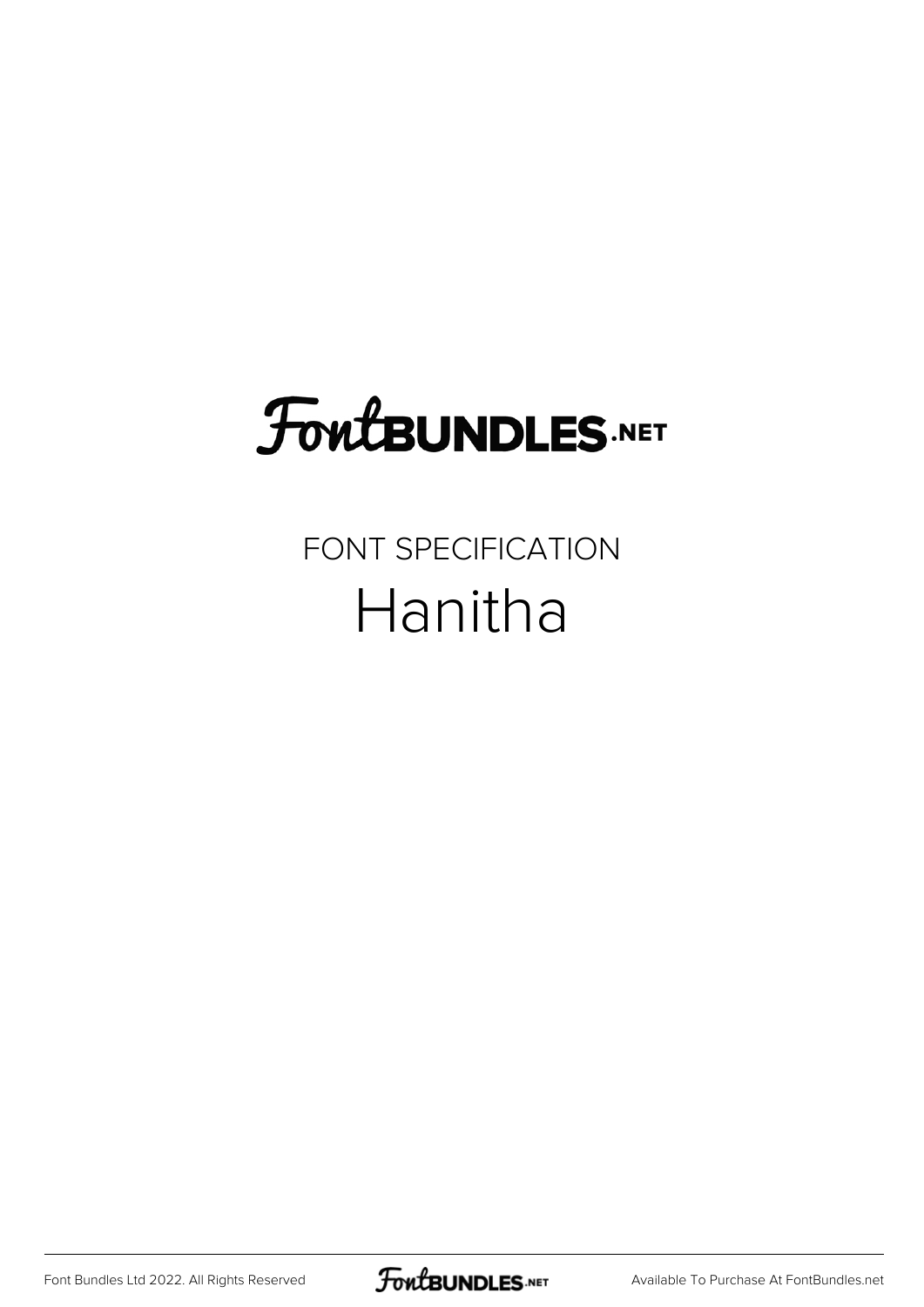### Hanitha - Regular

**Uppercase Characters** 

## ABC DE F G M TRL MNO MQ **MAS TO PUOUR YL**

Lowercase Characters

$$
a \ b \ c \ d \ e \ e \ g \ b \ i \ j \ e \ c \ m \ n \ e \ p \ q
$$
  
 $v \ s \ t \ u \ v \ w \ x \ y \ s$ 

#### **Numbers**

### 0123456789

Punctuation and Symbols

| $\begin{array}{cccccccccccccc} > & & ? & & [ & & \backslash & & ] & & ^{\wedge} & & & \\ & & & & \multicolumn{2}{c} & & & \multicolumn{2}{c} & & \multicolumn{2}{c} & & \multicolumn{2}{c} & & \multicolumn{2}{c} & & \multicolumn{2}{c} & & \multicolumn{2}{c} & & \multicolumn{2}{c} & & \multicolumn{2}{c} & & \multicolumn{2}{c} & & \multicolumn{2}{c} & & \multicolumn{2}{c} & & \multicolumn{2}{c} & & \multicolumn{2}{c} & & \multicolumn{2}{c} & & \multicolumn{2}{c} & & \multic$ |  |  |  |                                               |
|---------------------------------------------------------------------------------------------------------------------------------------------------------------------------------------------------------------------------------------------------------------------------------------------------------------------------------------------------------------------------------------------------------------------------------------------------------------------------------------------|--|--|--|-----------------------------------------------|
| $\}$ $i$ $\phi$ $\epsilon$ $\qquad$                                                                                                                                                                                                                                                                                                                                                                                                                                                         |  |  |  | $\begin{array}{c} \bullet\bullet \end{array}$ |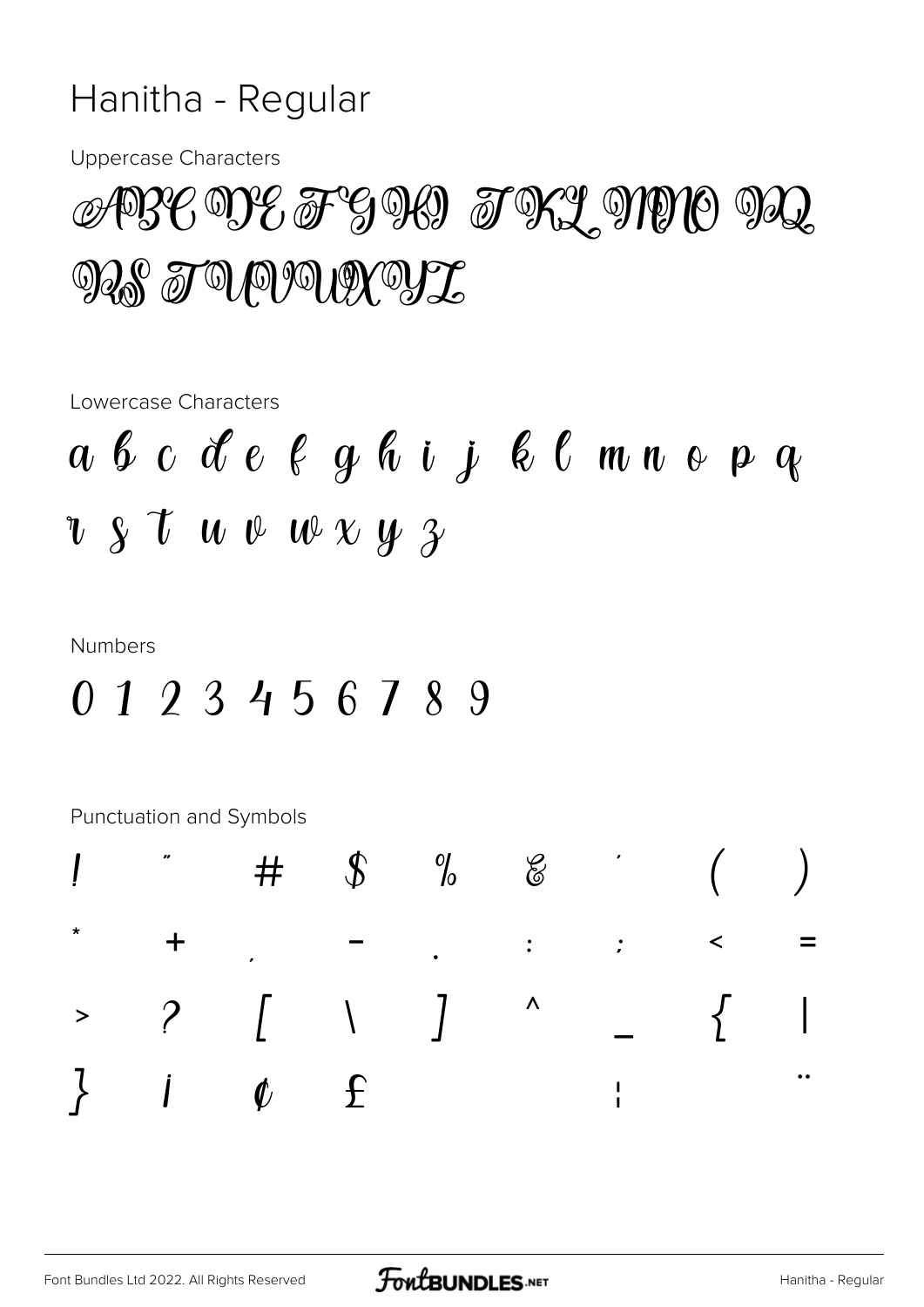土

All Other Glyphs

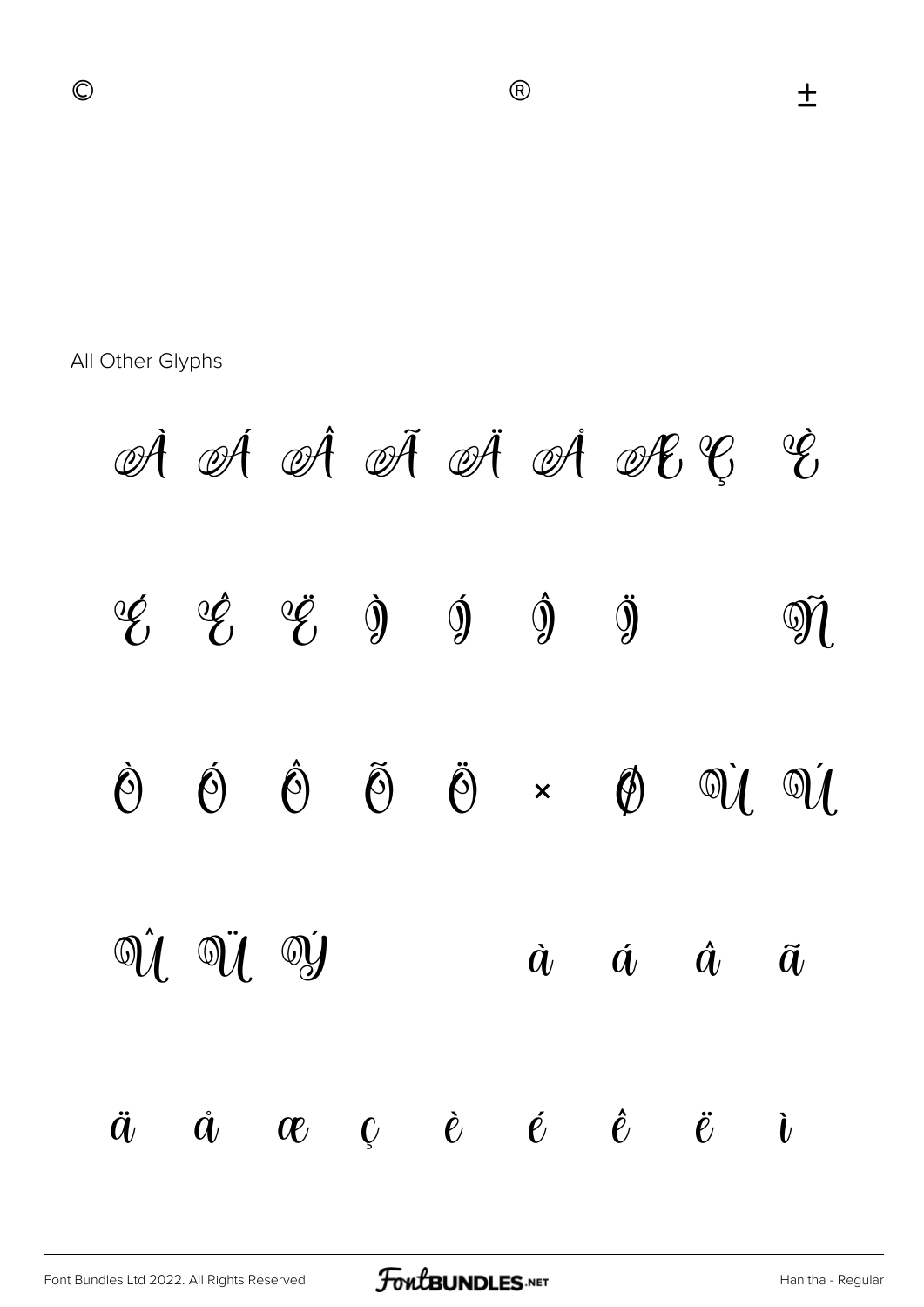| $\begin{array}{ccc} \hat{\mathbf{U}} & \hat{\mathbf{U}} & \hat{\mathbf{U}} \end{array}$ |  |                                                                                  | $\tilde{\mathbf{n}}$ $\phi$ $\phi$ $\tilde{\phi}$ $\tilde{\phi}$ |  |
|-----------------------------------------------------------------------------------------|--|----------------------------------------------------------------------------------|------------------------------------------------------------------|--|
|                                                                                         |  | $\ddot{\theta}$ $\div$ $\phi$ $\dot{u}$ $\dot{u}$ $\dot{u}$ $\ddot{u}$ $\dot{y}$ |                                                                  |  |

ÿ

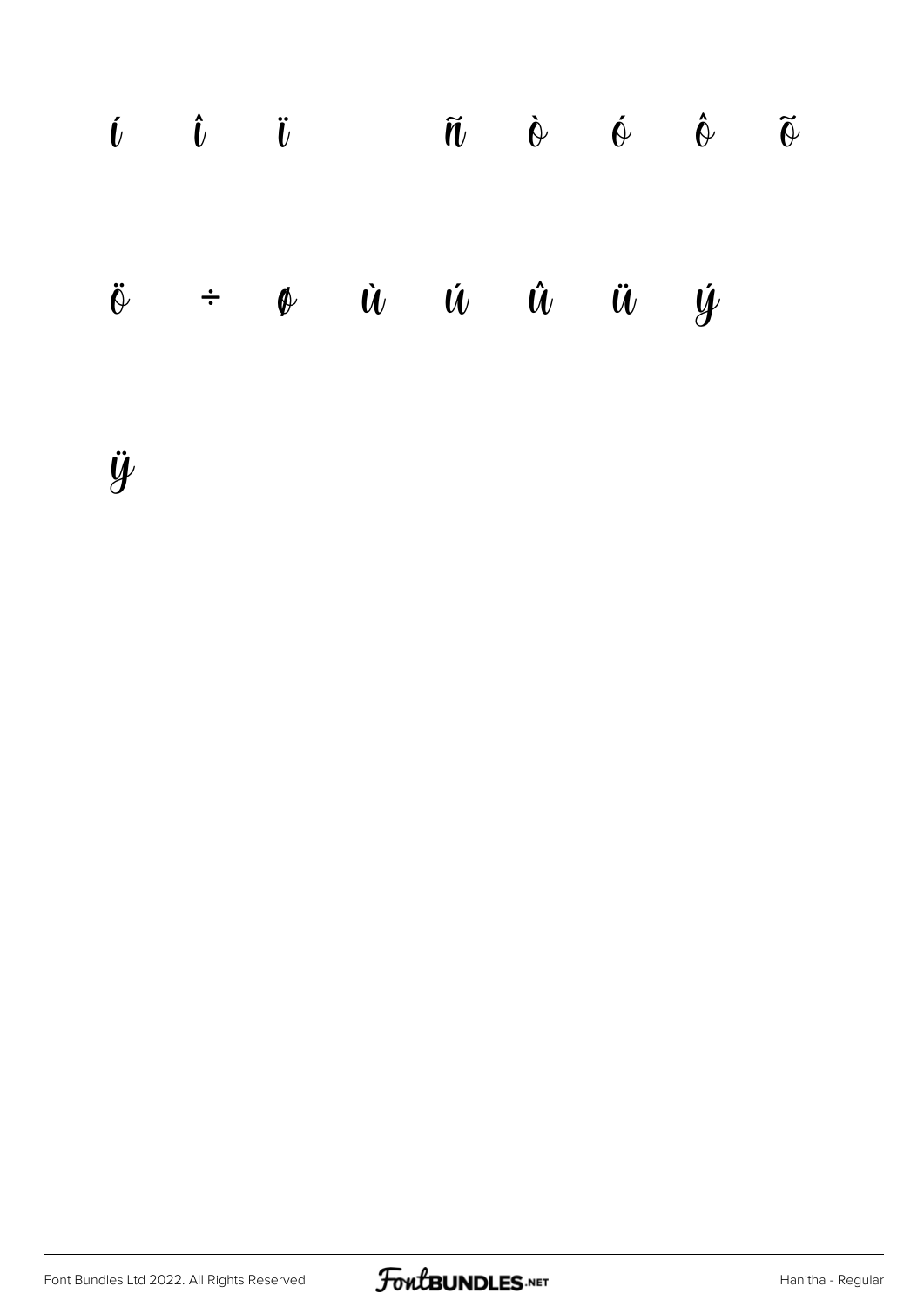#### Hanitha - Regular

**Uppercase Characters** 

## $\mathscr{A} \mathscr{B} \mathscr{C} \mathscr{D} \mathscr{C} \mathscr{F} \mathscr{G} \mathscr{B} \mathscr{C} \mathscr{G} \mathscr{B} \mathscr{C} \mathscr{D} \mathscr{C} \mathscr{D} \mathscr{C}$  $\Theta$   $\mathfrak{D}$   $Q$   $\mathfrak{D}$  $Q$   $\mathfrak{F}$   $\mathfrak{D}$   $\mathfrak{D}$   $\mathfrak{D}$   $\mathfrak{D}$   $\mathfrak{D}$   $\mathfrak{D}$   $\mathfrak{D}$   $\mathfrak{D}$   $\mathfrak{D}$   $\mathfrak{D}$

Lowercase Characters

 $a\,b\,c\,d\,e\,\ell\,g\,\ell\,ij\,\ell\,\ell\,m\,n\,o\,p\,q\,v\,s\,\tau\,w\,\nu\,\psi\,\chi\,y\,\gamma$ 

**Numbers** 

0123456789

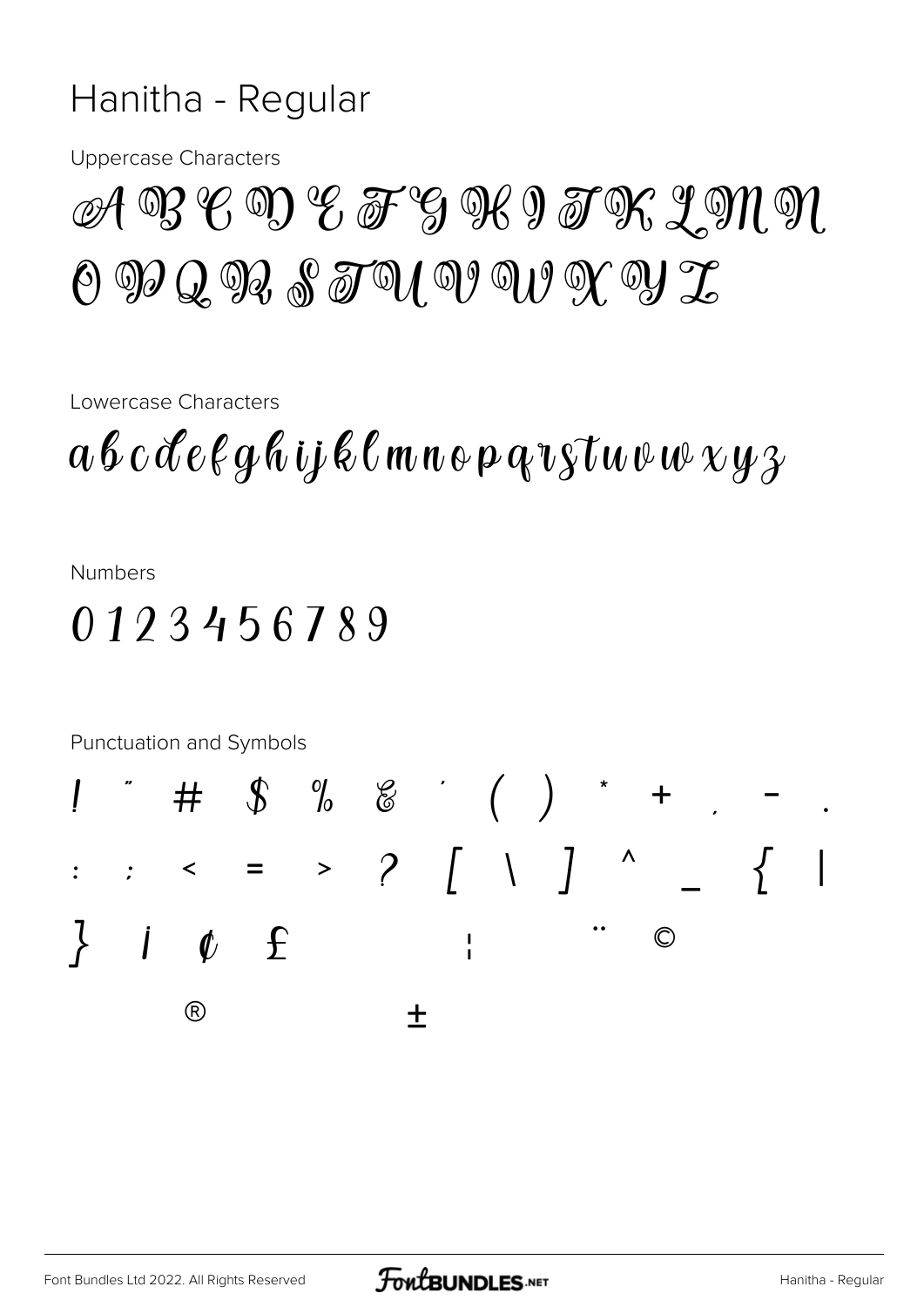#### All Other Glyphs

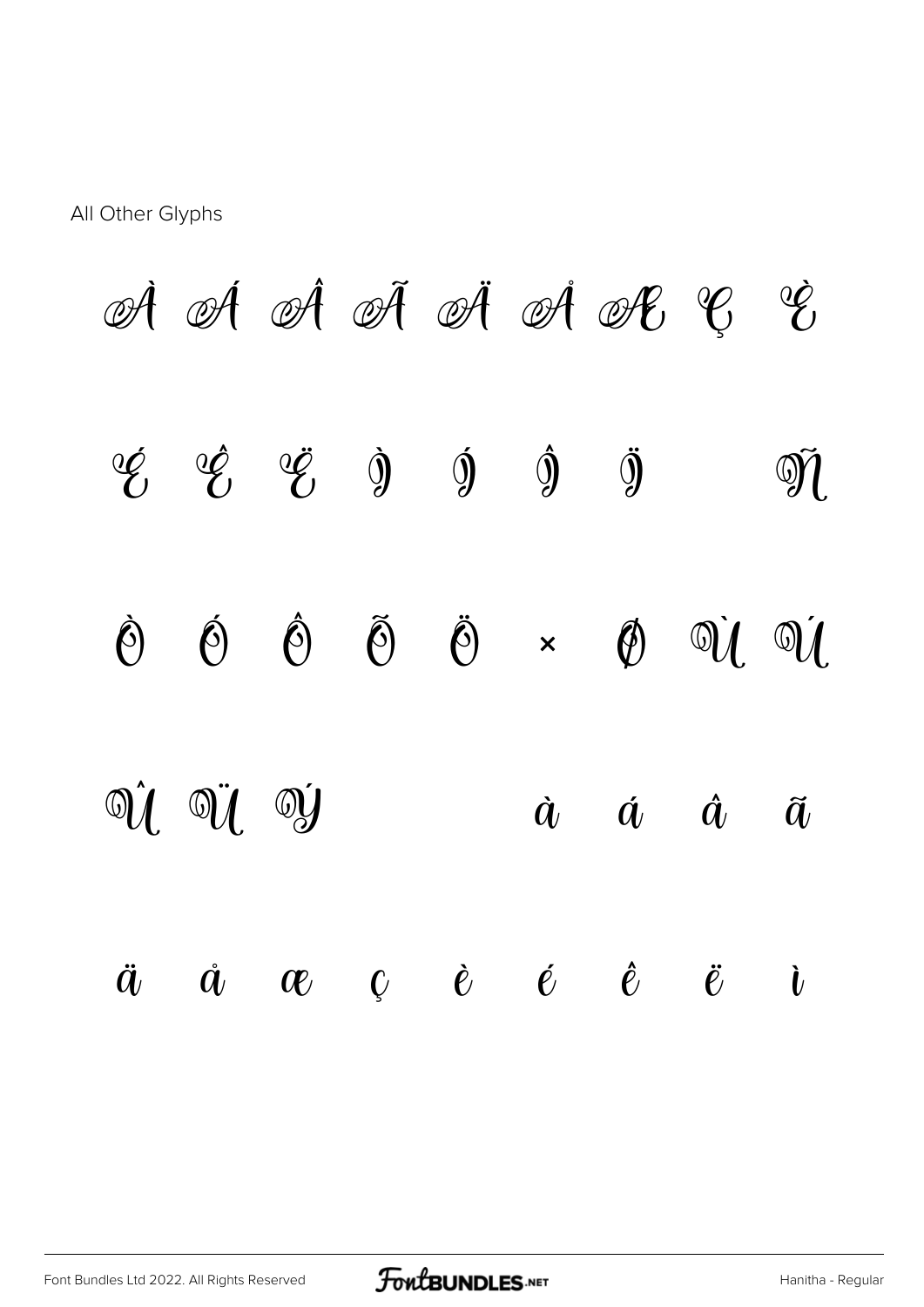

 $\mathbf{r}$ 

 $\overline{u}$ 

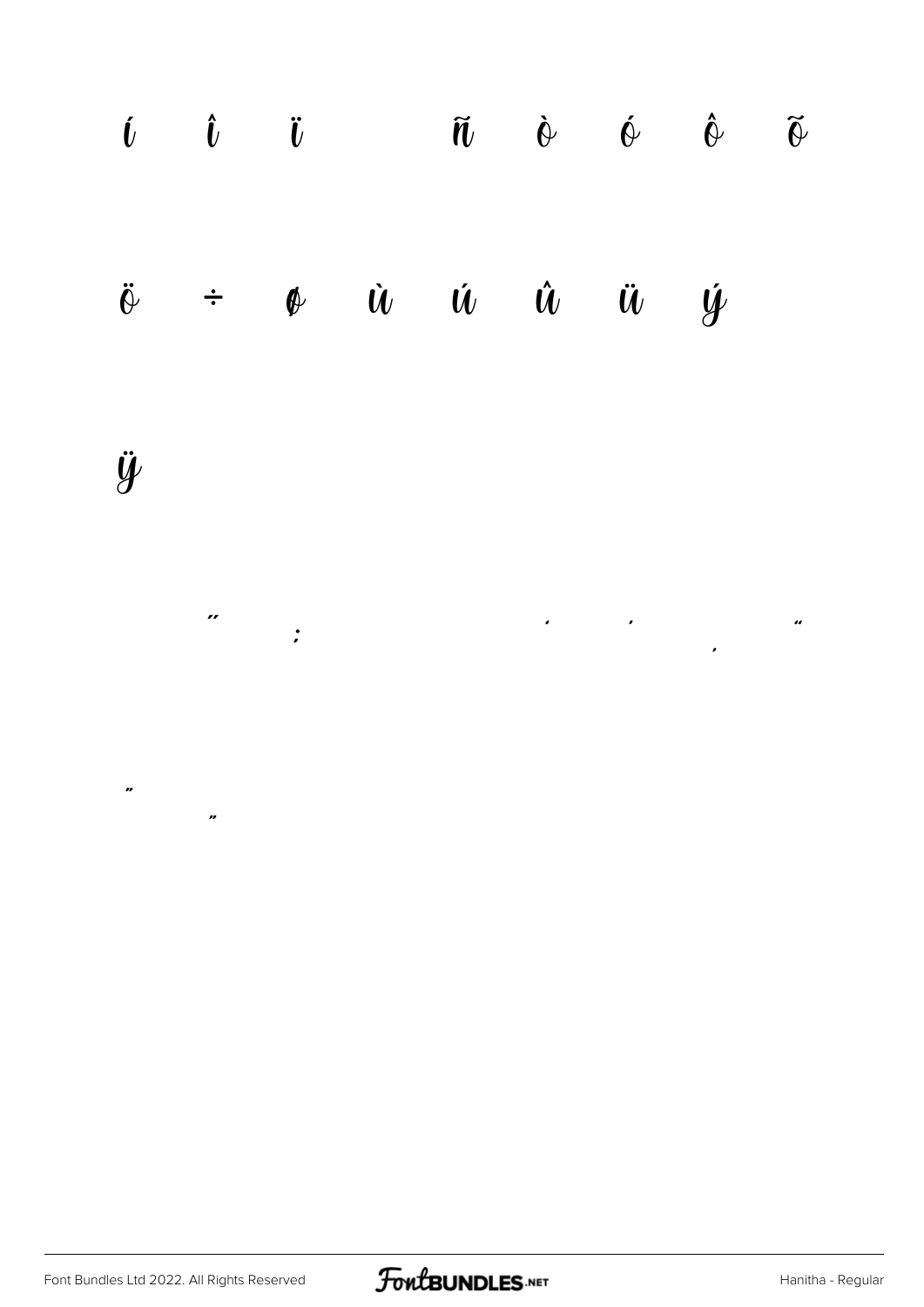$\sim a$   $\sim b$   $\sim c$   $\sim d$   $\sim e$   $\sim$ 

 $\partial_t \mathcal{L} = \int_0^t \partial_t \mathcal{L} \cdot \mathcal{L} = \int_0^t \partial_t \mathcal{L} \cdot \mathcal{L} \cdot \mathcal{L} \cdot \mathcal{L} \cdot \mathcal{L} \cdot \mathcal{L} \cdot \mathcal{L} \cdot \mathcal{L} \cdot \mathcal{L} \cdot \mathcal{L} \cdot \mathcal{L} \cdot \mathcal{L} \cdot \mathcal{L} \cdot \mathcal{L} \cdot \mathcal{L} \cdot \mathcal{L} \cdot \mathcal{L} \cdot \mathcal{L} \cdot \mathcal{L} \cdot \mathcal{L} \cdot \mathcal{L} \cdot \mathcal{L} \cdot \$  $\partial_t P$   $\partial_t P$   $\partial_t P$   $\partial_t P$   $\partial_t P$   $\partial_t P$   $\partial_t P$  $dy - 3$  as be as de to be go he is je ke lo mo no do po

go to so to us to us to so yo